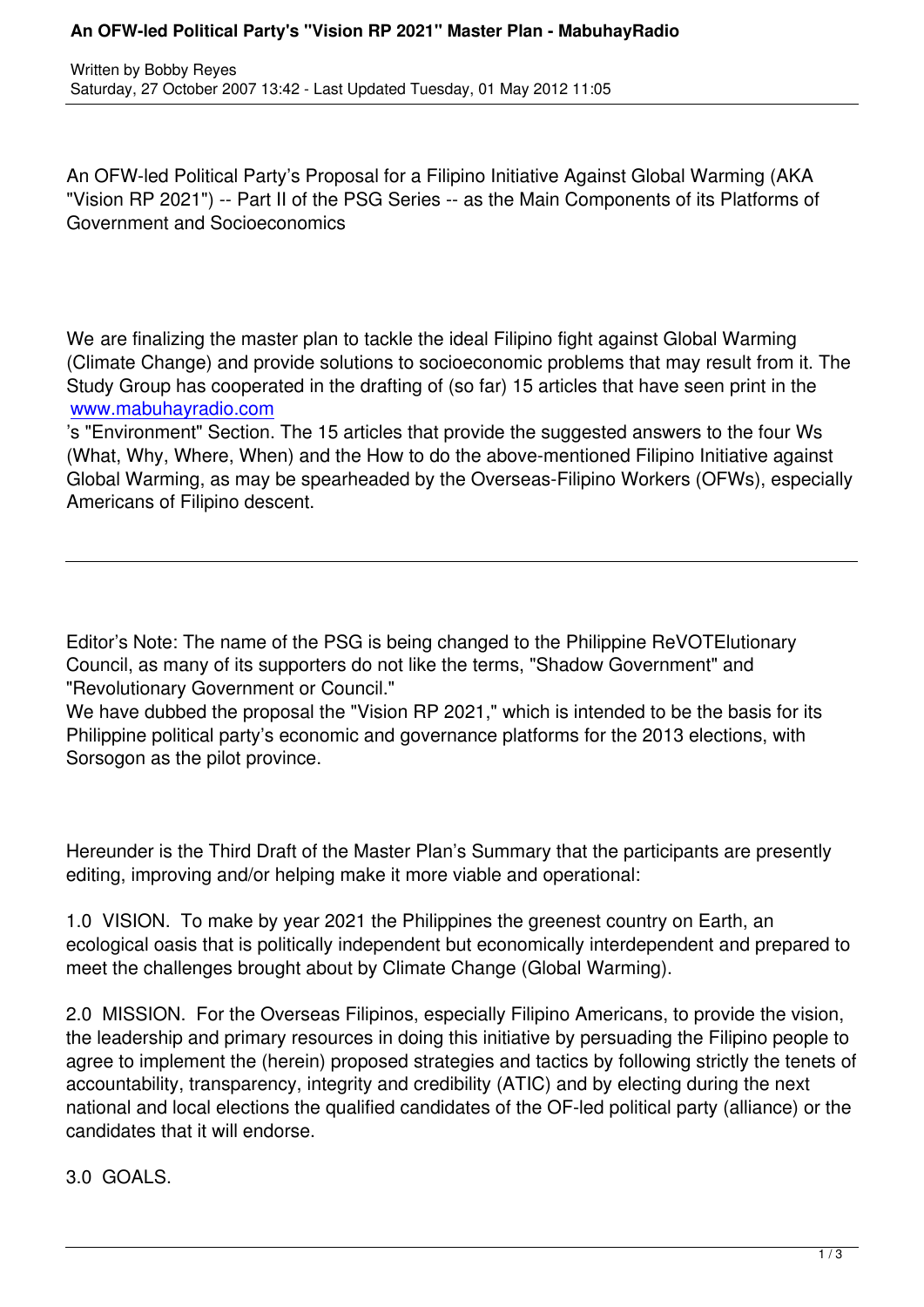## **An OFW-led Political Party's "Vision RP 2021" Master Plan - MabuhayRadio**

Written by Bobby Reyes Saturday, 27 October 2007 13:42 - Last Updated Tuesday, 01 May 2012 11:05

 3.1 To make not only the Philippine government but also the national economy of the people, for the people and by the people because socioeconomic goals can only be achieved ideally and pragmatically in a functional democracy, or at least the functional version of an American-style democracy and federal form of government, as may be inspired by interfaith doctrines, virtues and values.

 3.2 To showcase the progress of the Filipino people for the past 500 years and highlight their positive contributions to, and their achievements in, many countries on the occasion of the 500th anniversary of the expedition led by the explorer Fernando de Magallanes in 2021, which is the historical event of this century.

4.0 OBJECTIVES.

 4.1 To initiate a massive reforestation of hardwood-tree varieties, numbering at least 250-million and an equal number of fruit trees (planted in between the hardwood trees) by year 2020 and to turn Filipino towns, especially in the rural areas, into modern-day versions of Jose Rizal's Dapitan and at the same time make the homeland self-sufficient in food and other basic necessities.

 4.2 To attain full or at least quasi independence from fossil fuels and make the Philippines the leader of a "Wireless (Broadband) Revolution" among developing countries, if not of the Third World.

 4.3 To make the Philippines the ecological-tourism and Marian-pilgrimage capital of Asia and the Mecca of Medicine of the world.

 4.4 To make the Philippine government debt-free both from foreign and domestic lenders and creditors by 2021 or by 2025, at the latest.

 4.5 To make the Philippines the citadel of the world's anti-abortion and anti-prostitution advocates and activists and more importantly, the Common Ground, if not the sanctuary, of pro-people advocacies and activism.

 4.6 To enable Filipinos with disabilities to lead more-productive, if not more-independent, lives by making available and affordable the latest technology and equipment to them.

4.7 To consolidate the fruits of the 1986 EDSA People-powered Peaceful Revolution by